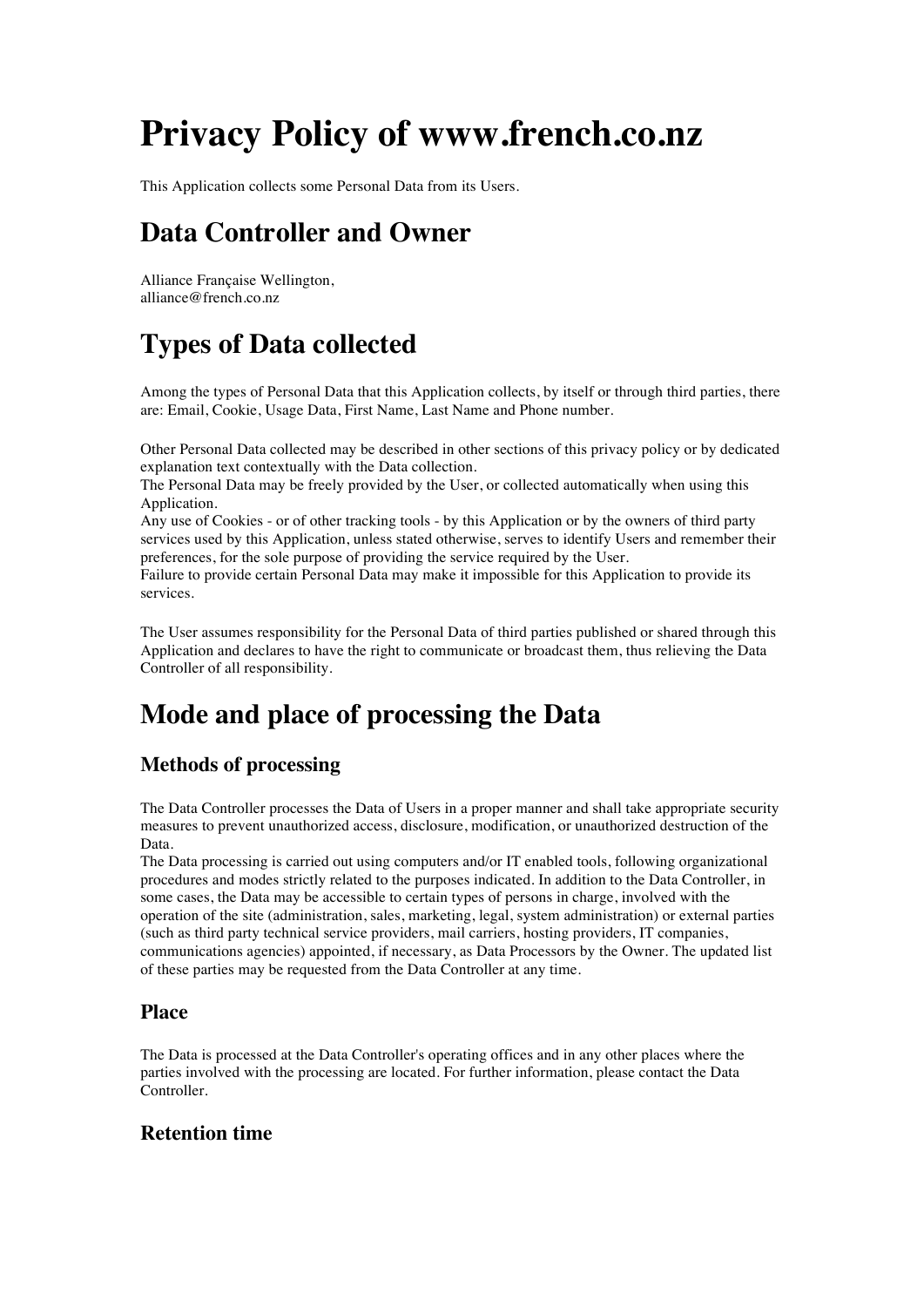The Data is kept for the time necessary to provide the service requested by the User, or stated by the purposes outlined in this document, and the User can always request that the Data Controller suspend or remove the data.

# **The use of the collected Data**

The Data concerning the User is collected to allow the Application to provide its services, as well as for the following purposes: Managing email addresses and sending messages, Analytics, Contacting the User and Interaction with external social networks and platforms.

The Personal Data used for each purpose is outlined in the specific sections of this document.

# **Detailed information on the processing of Personal Data**

Personal Data is collected for the following purposes and using the following services:

# **Analytics**

The services contained in this section enable the Owner to monitor and analyze web traffic and can be used to keep track of User behavior.

#### *Google Analytics (Google)*

Google Analytics is a web analysis service provided by Google Inc. ("Google"). Google utilizes the Data collected to track and examine the use of this Application, to prepare reports on its activities and share them with other Google services.

Google may use the Data collected to contextualize and personalize the ads of its own advertising network.

Personal Data collected: Cookie and Usage Data.

Place of processing : USA – Privacy Policy – Opt Out

# **Contacting the User**

#### *Contact form (This Application)*

By filling in the contact form with their Data, the Users authorizes this Application to use these details to reply to requests for information, quotes or any other kind of request as indicated by the form's header.

Personal Data collected: Email, First Name, Last Name and Phone number.

# **Interaction with external social networks and platforms**

These services allow interaction with social networks or other external platforms directly from the pages of this Application.

The interaction and information obtained by this Application are always subject to the User's privacy settings for each social network.

If a service enabling interaction with social networks is installed it may still collect traffic data for the pages where the service is installed, even when Users do not use it.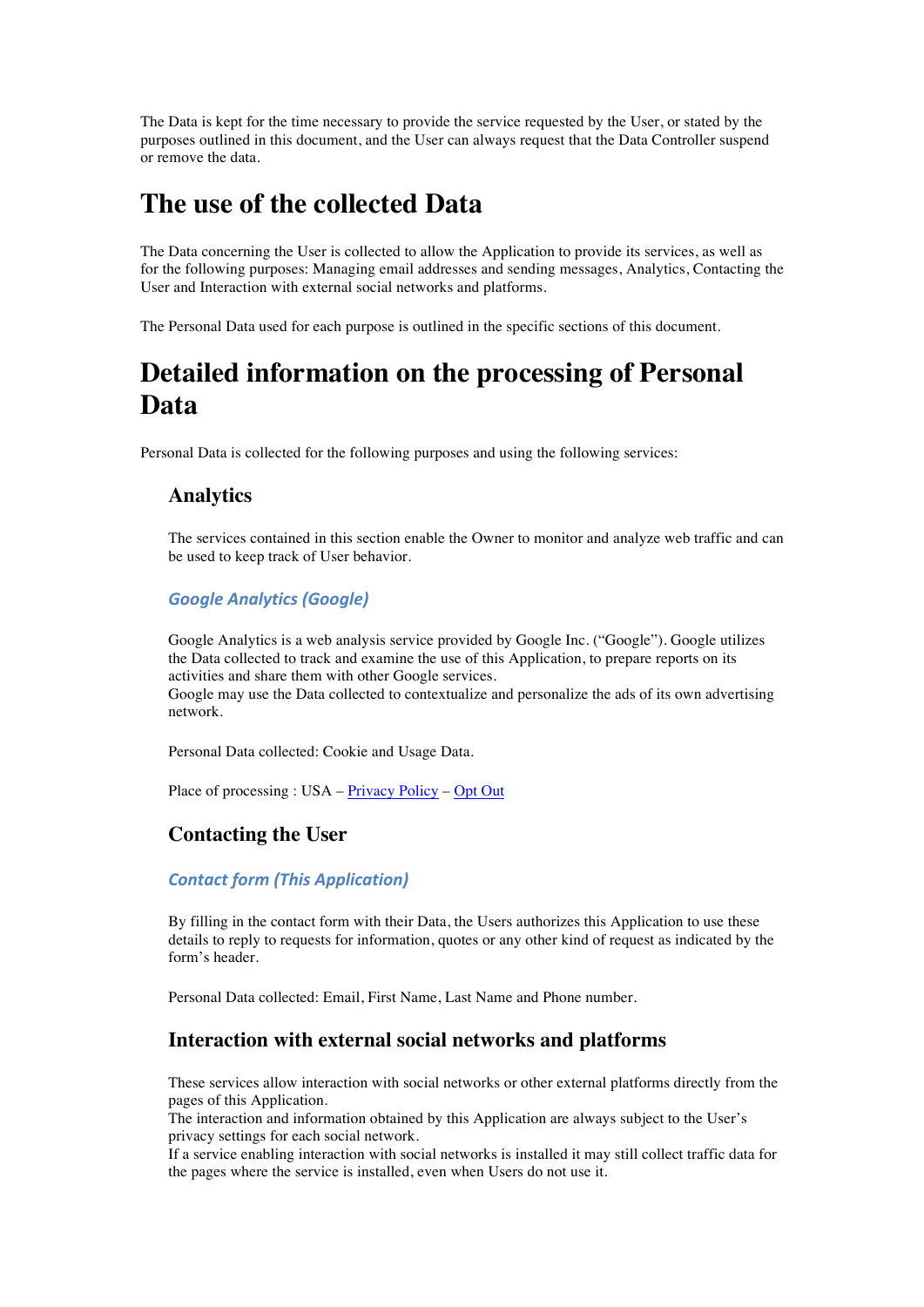#### **Facebook Like button and social widgets (Facebook)**

The Facebook Like button and social widgets are services allowing interaction with the Facebook social network provided by Facebook Inc.

Personal Data collected: Cookie and Usage Data.

Place of processing : USA – Privacy Policy

### **Managing email addresses and sending messages**

These services make it possible to manage a database of email contacts to communicate with the User via email.

The services are used to collect data concerning the date and time when the mail is viewed by the User, as well as when the User interacts with incoming mail, such as by clicking on links included in the email.

#### *Mailchimp (Mailchimp)*

Mailchimp is an email address management and message sending service provided by Mailchimp Inc.

Personal Data collected: Email.

Place of processing : USA – Privacy Policy

# **Additional information about Data collection and processing**

# **Legal Action**

The User's Personal Data may be used for legal purposes by the Data Controller, in Court or in the stages leading to possible legal action arising from improper use of this Application or the related services.

The User is aware of the fact that the Data Controller may be required to reveal personal data upon request of public authorities.

# **Additional information about User's Personal Data**

In addition to the information contained in this privacy policy, this Application may provide the User with additional and contextual information concerning particular services or the collection and processing of Personal Data upon request.

# **System Logs and Maintenance**

For operation and maintenance purposes, this Application and any third party services may collect files that record interaction with this Application (System Logs) or use for this purpose other Personal Data (such as IP Address).

# **Information not contained in this policy**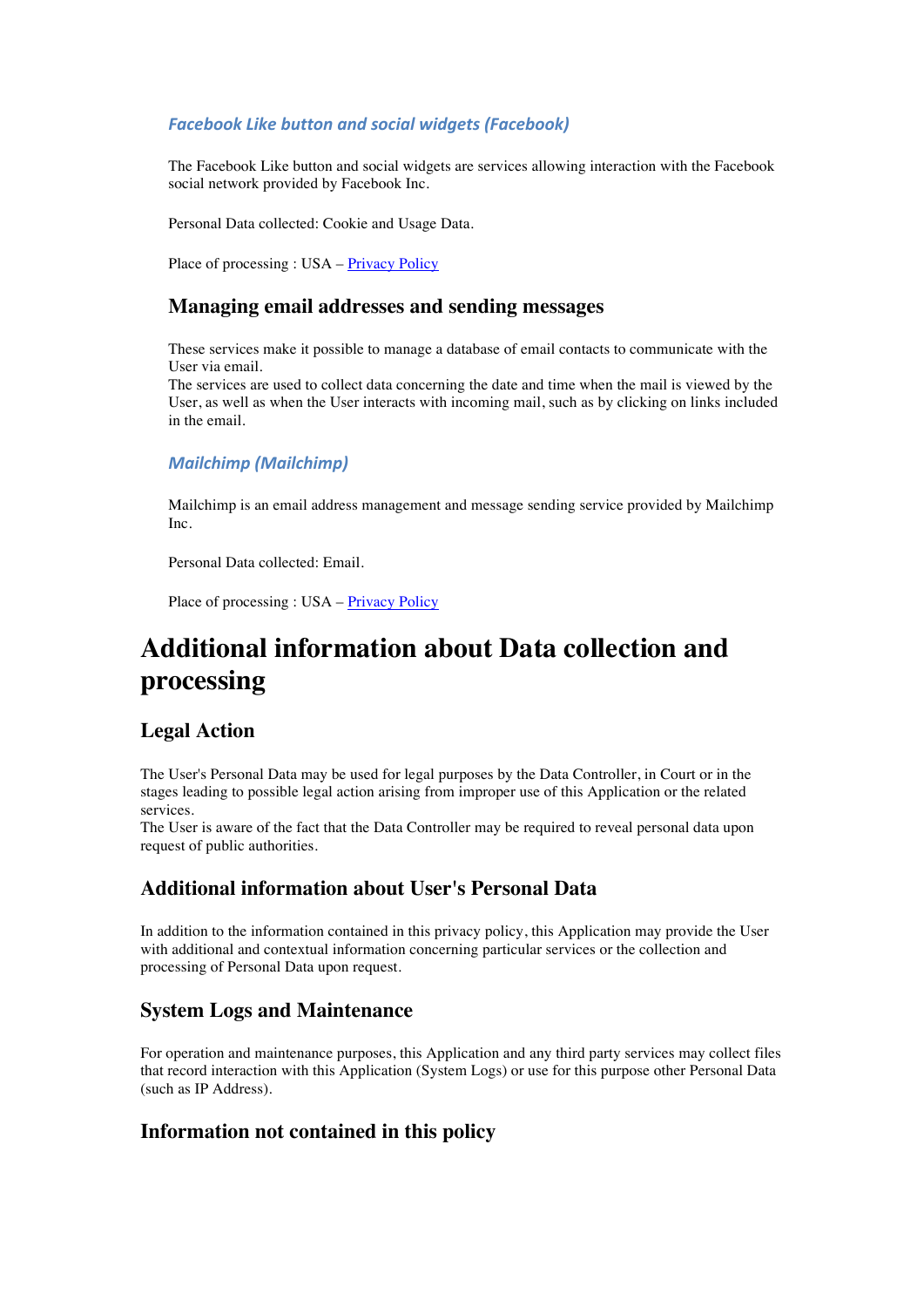More details concerning the collection or processing of Personal Data may be requested from the Data Controller at any time. Please see the contact information at the beginning of this document.

### **The rights of Users**

Users have the right, at any time, to know whether their Personal Data has been stored and can consult the Data Controller to learn about their contents and origin, to verify their accuracy or to ask for them to be supplemented, cancelled, updated or corrected, or for their transformation into anonymous format or to block any data held in violation of the law, as well as to oppose their treatment for any and all legitimate reasons. Requests should be sent to the Data Controller at the contact information set out above.

This Application does not support "Do Not Track" requests. To determine whether any of the third party services it uses honor the "Do Not Track" requests, please read their privacy policies.

# **Changes to this privacy policy**

The Data Controller reserves the right to make changes to this privacy policy at any time by giving notice to its Users on this page. It is strongly recommended to check this page often, referring to the date of the last modification listed at the bottom. If a User objects to any of the changes to the Policy, the User must cease using this Application and can request that the Data Controller erase the Personal Data. Unless stated otherwise, the then-current privacy policy applies to all Personal Data the Data Controller has about Users.

### **Information about this privacy policy**

The Data Controller is responsible for this privacy policy, prepared starting from the modules provided by Iubenda and hosted on Iubenda's servers.

#### **Definitions and legal references**

#### *Personal Data (or Data)*

Any information regarding a natural person, a legal person, an institution or an association, which is, or can be, identified, even indirectly, by reference to any other information, including a personal identification number.

#### *Usage Data*

Information collected automatically from this Application (or third party services employed in this Application ), which can include: the IP addresses or domain names of the computers utilized by the Users who use this Application, the URI addresses (Uniform Resource Identifier), the time of the request, the method utilized to submit the request to the server, the size of the file received in response, the numerical code indicating the status of the server's answer (successful outcome, error, etc.), the country of origin, the features of the browser and the operating system utilized by the User, the various time details per visit (e.g., the time spent on each page within the Application) and the details about the path followed within the Application with special reference to the sequence of pages visited, and other parameters about the device operating system and/or the User's IT environment.

#### *User*

The individual using this Application, which must coincide with or be authorized by the Data Subject, to whom the Personal Data refer.